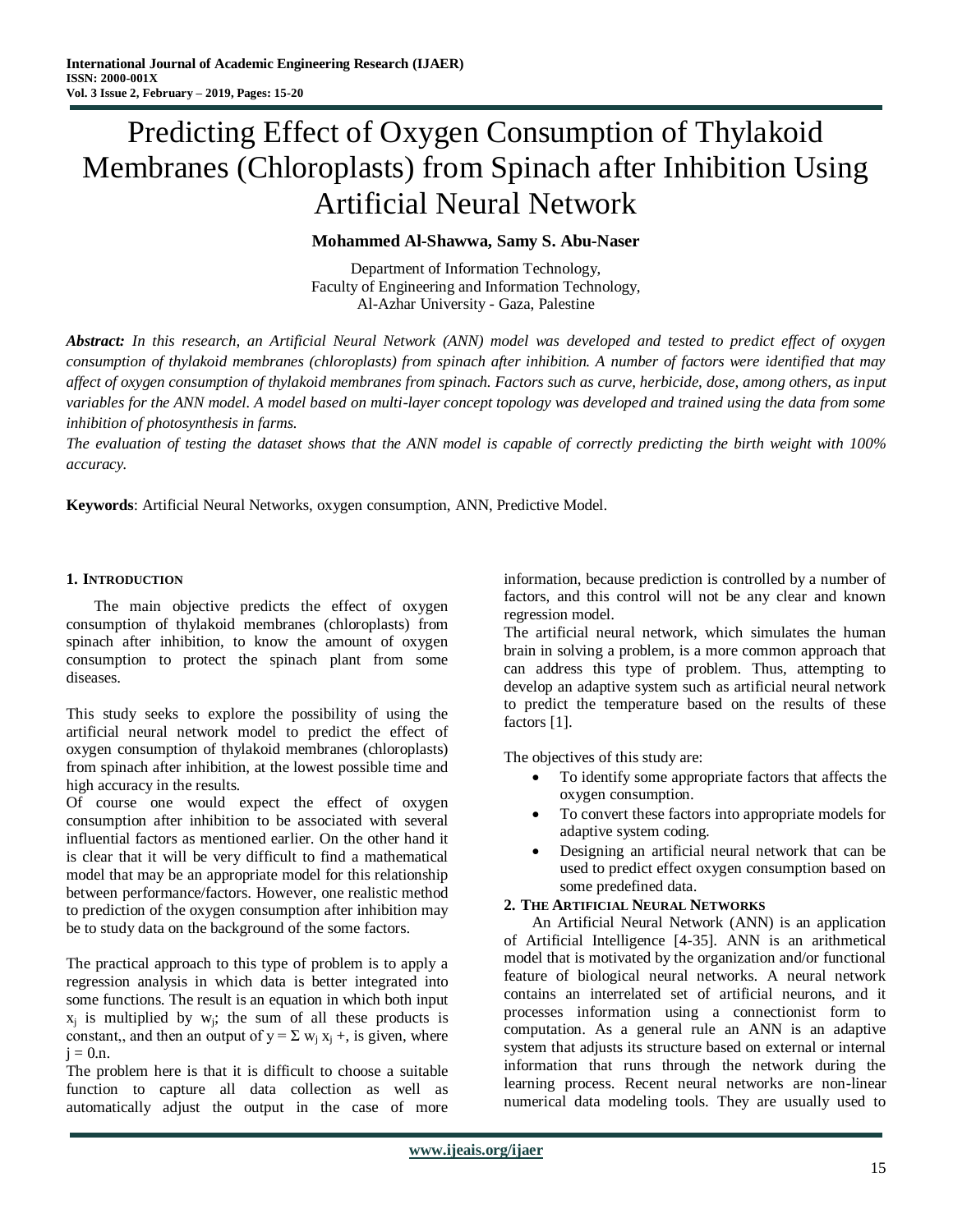model intricate relationships among inputs and outputs or to uncover patterns in data. ANN has been applied in numerous applications with considerable attainment [4-5]. For example, ANN has been effectively applied in the area of prediction, handwritten character recognition, evaluating prices of lodging [6-7].

Neurons are often grouped into layers. Layers are groups of neurons that perform similar functions. There are three types of layers. The input layer is the layer of neurons that receive input from the user program. The layer of neurons that send data to the user program is the output layer. Between the input layer and output layer are hidden layers. Hidden layer neurons are only connected only to other neurons and never directly interact with the user program. The input and output layers are not just there as interface points. Every neuron in a neural network has the opportunity to affect processing. Processing can occur at any layer in the neural network. Not every neural network has this many layers. The hidden layer is optional. The input and output layers are required, but it is possible to have on layer act as both an input and output layer [7].

ANN learning can be either supervised or unsupervised. Supervised training is accomplished by giving the neural network a set of sample data along with the anticipated outputs from each of these samples. Supervised training is the most common form of neural network training. As supervised training proceeds the neural network is taken through several iterations, or epochs, until the actual output of the neural network matches the anticipated output, with a reasonably small error. Each epoch is one pass through the training samples. Unsupervised training is similar to supervised training except that no anticipated outputs are provided. Unsupervised training usually occurs when the neural network is to classify the inputs into several groups. The training progresses through many epochs, just as in supervised training. As training progresses the classification groups are "discovered" by the neural network [6].

Training is the process by which these connection weights are assigned. Most training algorithms begin by assigning random numbers to the weight matrix. Then the validity of the neural network is examined. Next the weights are adjusted based on how valid the neural network performed. This process is repeated until the validation error is within an acceptable limit [5].

Validation of the system is done once a neural network has been trained and it must be evaluated to see if it is ready for actual use. This final step is important so that it can be determined if additional training is required. To correctly validate a neural network validation data must be set aside that is completely separate from the training data [7].

About 60% of the total sample data was used for network training in this paper. About 30% of the total sample data served as test and the remaining 10% used for validation of the system.

#### **3. METHODOLOGY**

By looking deeply through literature and soliciting the experience of human experts in agriculture a number of factors have been identified that have an impact on of oxygen consumption of thylakoid membranes (chloroplasts) from spinach after inhibition. These factors were carefully studied and synchronized in an appropriate number to encode the computer in the ANN environment. These factors were classified as input variables. Configuration variables reflect some possible levels of know effect of oxygen consumption from chloroplasts from spinach by values and factors.

#### **3.1 The Input Variable**

The input variables specified are those that can be obtained simply from the farms. Input variables are:

Table 1: Attributes of the Data set

| No. | <b>Attributes</b> |
|-----|-------------------|
|     | curve             |
|     | herbicide         |
|     | dose              |

#### **3.2 The Output Variable**

The output variable represents the performance of the farms. The output variable depends on the input.

Table 2: Output variables

| S/N | <b>Attributes</b> |
|-----|-------------------|
|     | slope             |

**3.3 Design of the Neural Networks**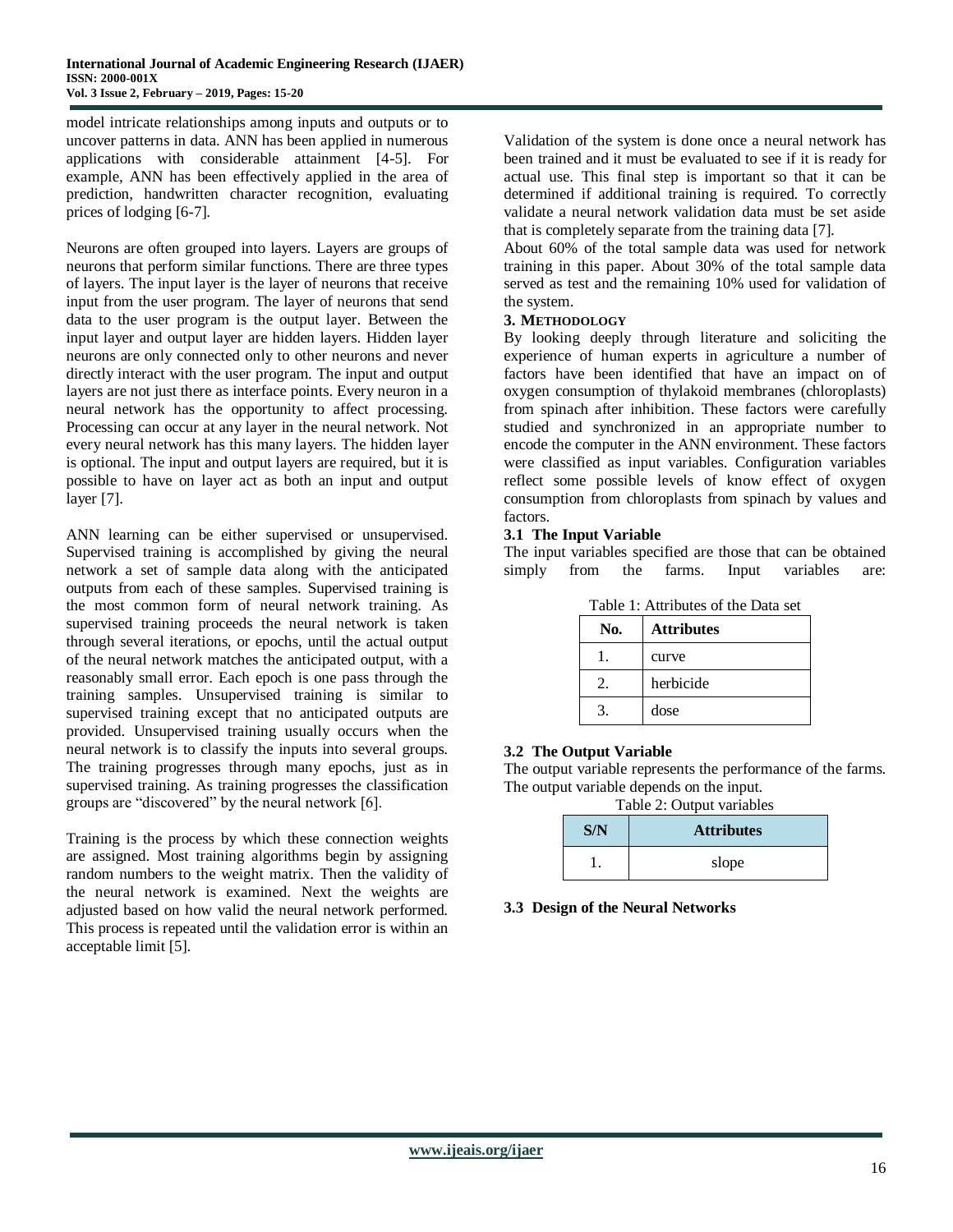

**Figure 1**: Shows the Design of the Neural Networks



Figure 2: Shows the Training, error, and validation of the data set.

#### **3.4 The Back-propagation Training Algorithm**

- **o** Initialize each wi to some small random value
- **o** Until the termination condition is met, Do
- **o** For each training example  $\leq (x_1, \ldots, x_n)$ ,  $t > Do$
- **o** Input the instance (x1,…,xn) to the network and compute the network outputs o<sup>k</sup>
- **o** For each output unit k:  $\delta k = ok(1 ok)(tk ok)$
- **o** For each hidden unit h:  $\delta h = oh(1-oh) \Sigma k wh, k \delta k$
- **o** For each network weight wj Do wi,j=wi,j+ $\Delta$ wi,j,where  $\Delta$ wi,j=  $\eta$   $\delta$ j xi,j and  $\eta$ is the learning rate.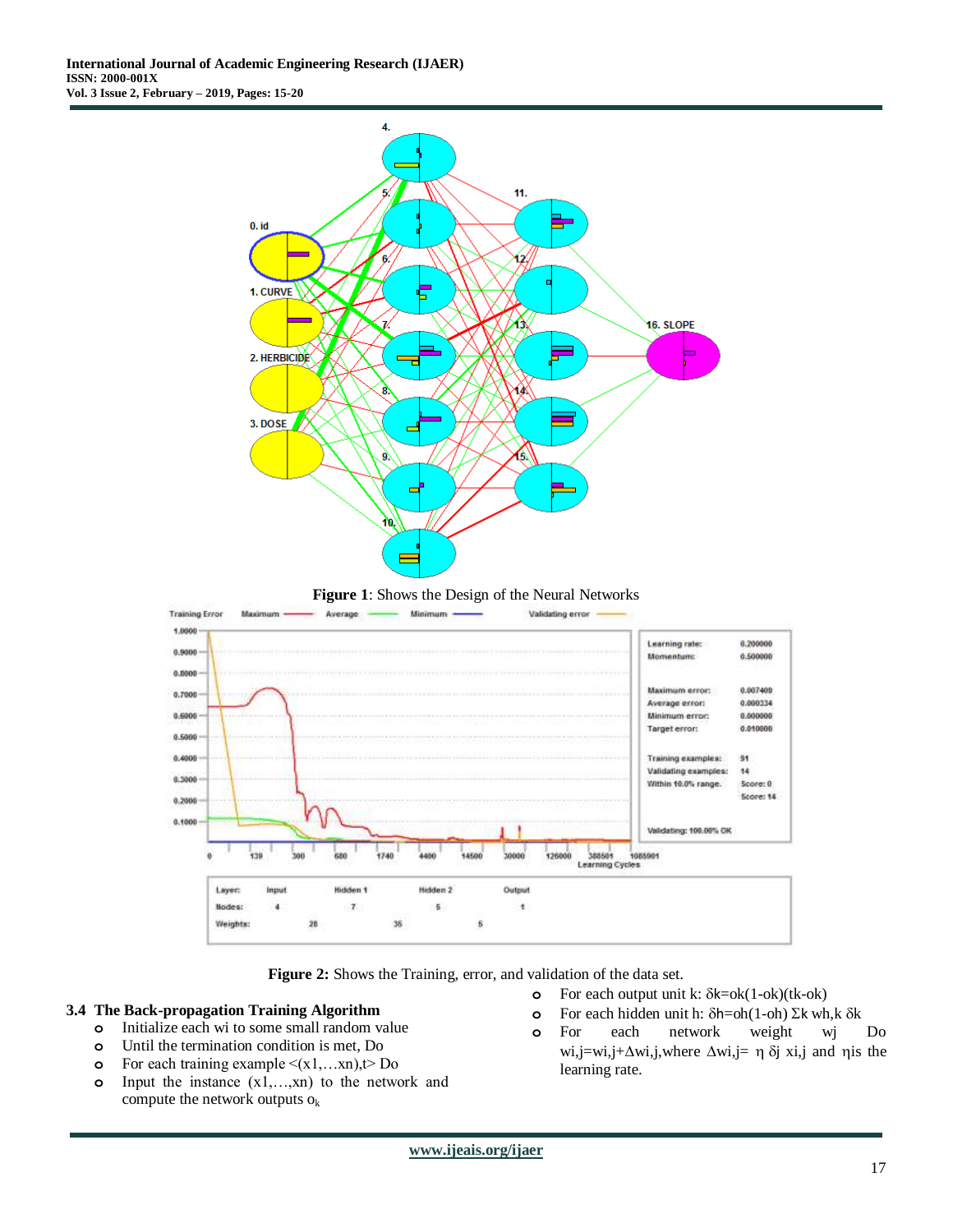## **4. EVALUATION OF THE NEURAL NETWORK**

As mentioned previously, the purpose of this experiment was to predict the effect of oxygen consumption of chloroplasts from spinach after inhibition. Where we used data, which provides the possibility to implement and test the neural network and its learning algorithm. Our neural network is a sensor expression designed to detect the presence of one of two sets of materials. Alternatively, human reading may be wrong.

After training and validation, the network was tested using the test data set and the following results were obtained. This involves inputting variable input data into the grid without output variable results. The output from the grid is then compared with the actual variable data.

The neural network was able to accurately forecast 100% of the excellent data (representing 4 inputs and based on the inputs.) We have outputs 100% is correct.

#### **5. CONCLUSION**

The artificial neural network model was presented to predict the effect of oxygen consumption of thylakoid membranes (chloroplasts) from spinach after inhibition based on specific inputs.

The model was tested and the total score was 100%. Thus, the potential of the artificial neural network to predict the effect of oxygen consumption of chloroplasts from spinach after inhibition was reviewed.

#### **REFERENCES**

- 1. Abu-Naser, S., Al-Masri, A., Sultan, Y. A., & Zaqout, I. (2011). A prototype decision support system for optimizing the effectiveness of elearning in educational institutions. International Journal of Data Mining & Knowledge Management Process (IJDKP), 1, 1-13.
- 2. Abu Naser, S., Zaqout, I., Ghosh, M. A., Atallah, R., & Alajrami, E. (2015). Predicting Student Performance Using Artificial Neural Network: in the Faculty of Engineering and Information Technology. International Journal of Hybrid Information Technology, 8(2), 221- 228.
- 3. Elzamly, A., Abu Naser, S. S., Hussin, B., & Doheir, M. (2015). Predicting Software Analysis Process Risks Using Linear Stepwise Discriminant Analysis: Statistical Methods. Int. J. Adv. Inf. Sci. Technol, 38(38), 108-115.
- 4. Abu Naser, S. S. (2012). Predicting learners performance using artificial neural networks in linear programming intelligent tutoring system. International Journal of Artificial Intelligence & Applications, 3(2), 65.
- 5. Elzamly, A., Hussin, B., Abu Naser, S. S., Shibutani, T., & Doheir, M. (2017). Predicting Critical Cloud Computing Security Issues using Artificial Neural Network (ANNs) Algorithms in Banking Organizations. International Journal of Information Technology and Electrical Engineering, 6(2), 40-45.
- 6. Abu Naser, S. S., & Al-Bayed, M. H. (2016). Detecting Health Problems Related to Addiction of Video Game Playing Using an Expert System. World Wide Journal of Multidisciplinary Research and Development, 2(9), 7- 12.
- 7. Abu Ghali, M. J., Mukhaimer, M. N., Abu Yousef, M. K., & Abu Naser, S. S. (2017). Expert System for Problems of Teeth and Gums. International Journal of Engineering and Information Systems (IJEAIS), 1(4), 198-206.
- 8. Abu Naser, S., & Akkila, A. N. (2008). A Proposed Expert System for Skin Diseases Diagnosis. INSInet Publication. Journal of Applied Sciences Research, 4(12), 1682-1693.
- 9. El Agha, M., Jarghon, A., & Abu Naser, S. S. (2017). Polymyalgia Rheumatic Expert System. International Journal of Engineering and Information Systems (IJEAIS), 1(4), 125-137.
- 10. Abu Naser, S., Al-Dahdooh, R., Mushtaha, A., & El-Naffar, M. (2010). Knowledge management in ESMDA: expert system for medical diagnostic assistance. AIML Journal, 10(1), 31-40.
- 11. Almurshidi, S. H., & Abu-Naser, S. S. (2018). EXPERT SYSTEM FOR DIAGNOSING BREAST CANCER. Al-Azhar University, Gaza, Palestine.
- 12. Abu Naser, S. S., & Alawar, M. W. (2016). An expert system for feeding problems in infants and children. International Journal of Medicine Research, 1(2), 79-82.
- 13. Al Rekhawi, H. A., Ayyad, A. A., & Abu Naser, S. S. (2017). Rickets Expert System Diagnoses and Treatment. International Journal of Engineering and Information Systems (IJEAIS), 1(4), 149-159.
- 14. Abu Naser, S. S., & AlDahdooh, R. M. (2016). Lower Back Pain Expert System Diagnosis and Treatment. Journal of Multidisciplinary Engineering Science Studies (JMESS), 2(4), 441-446.
- 15. Nabahin, A., Abou Eloun, A., & Abu Naser, S. S. (2017). Expert System for Hair Loss Diagnosis and Treatment. International Journal of Engineering and Information Systems (IJEAIS), 1(4), 160-169.
- 16. Abu Naser, S. S., & Alhabbash, M. I. (2016). Male Infertility Expert system Diagnoses and Treatment. American Journal of Innovative Research and Applied Sciences, 2(4).
- 17. Qwaider, S. R., & Abu Naser, S. S. (2017). Expert System for Diagnosing Ankle Diseases. International Journal of Engineering and Information Systems (IJEAIS), 1(4), 89-101.
- 18. Abu Naser, S. S., & Al-Hanjori, M. M. (2016). An expert system for men genital problems diagnosis and treatment. International Journal of Medicine Research, 1(2), 83-86.
- 19. Naser, S. S. A., & Hasanein, H. A. A. (2016). Ear Diseases Diagnosis Expert System Using SL5 Object. World Wide Journal of Multidisciplinary Research and Development, 2(4), 41-47.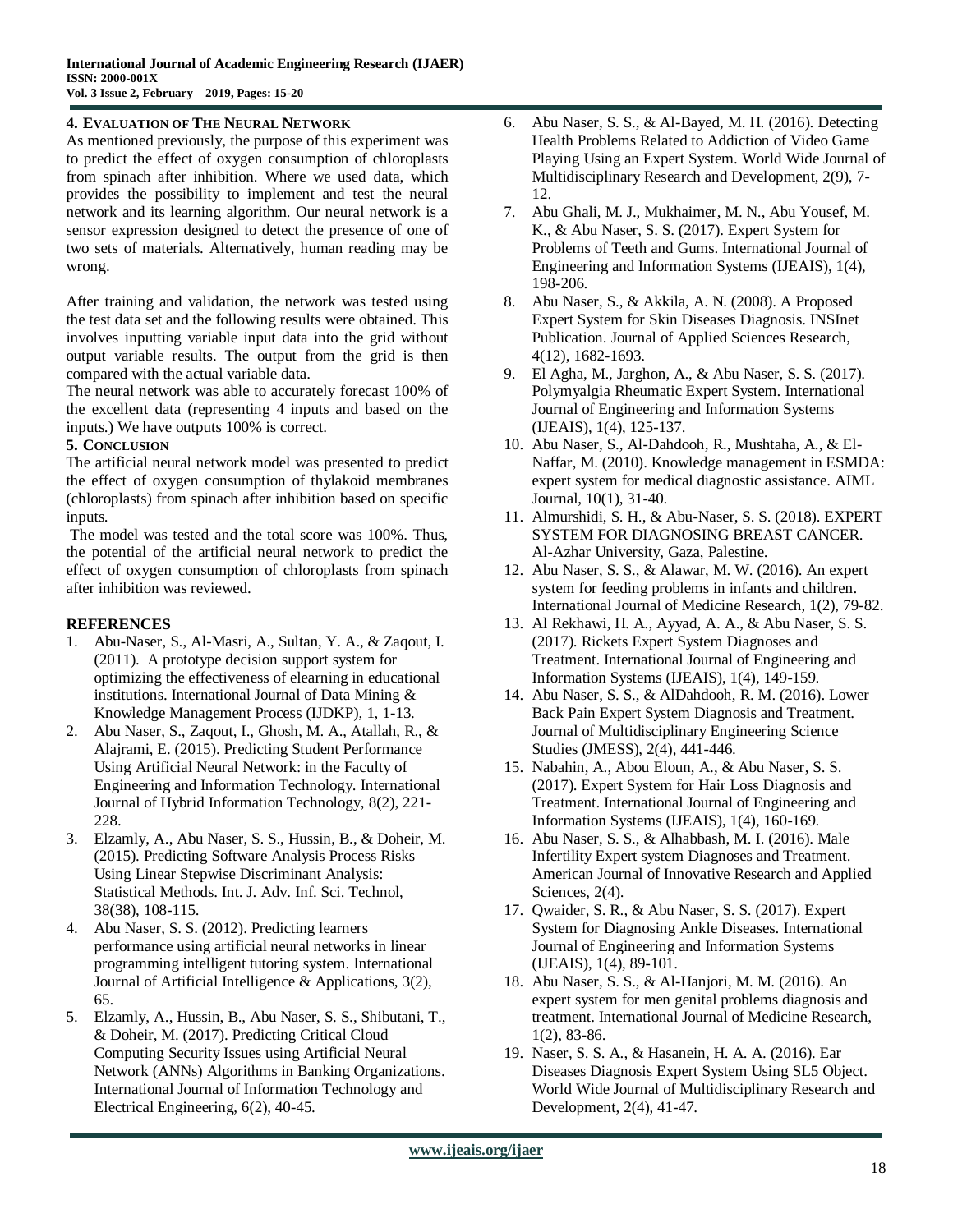- 20. Nassr, M. S., & Abu Naser, S. S. (2018). Knowledge Based System for Diagnosing Pineapple Diseases. International Journal of Academic Pedagogical Research (IJAPR), 2(7), 12-19.
- 21. Abu Naser, S. S., & El-Najjar, A. E. A. (2016). An expert system for nausea and vomiting problems in infants and children. International Journal of Medicine Research, 1(2), 114-117.
- 22. Elqassas, R.,& Abu-Naser, S. S. (2018). Expert System for the Diagnosis of Mango Diseases. International Journal of Academic Engineering Research (IJAER) 2 (8), 10-18.
- 23. Naser, S. S. A., & Hilles, M. M. (2016). An expert system for shoulder problems using CLIPS. World Wide Journal of Multidisciplinary Research and Development, 2(5), 1-8.
- 24. Musleh, M. M., & Abu-Naser, S. S. (2018). Rule Based System for Diagnosing and Treating Potatoes Problems. International Journal of Academic Engineering Research (IJAER) 2 (8), 1-9.
- 25. Abu Naser, S. S., & Hamed, M. A. (2016). An Expert System for Mouth Problems in Infants and Children. Journal of Multidisciplinary Engineering Science Studies (JMESS), 2(4), 468-476.
- 26. Almadhoun, H., & Abu-Naser, S. (2017). Banana Knowledge Based System Diagnosis and Treatment. International Journal of Academic Pedagogical Research (IJAPR), 2(7), 1-11.
- 27. Abu Naser, S. S., & Mahdi, A. O. (2016). A proposed Expert System for Foot Diseases Diagnosis. American Journal of Innovative Research and Applied Sciences, 2(4), 155-168.
- 28. Dahouk, A. W., & Abu-Naser, S. S. (2018). [A Proposed](javascript:void(0))  [Knowledge Based System for Desktop PC](javascript:void(0))  [Troubleshooting.](javascript:void(0)) International Journal of Academic Pedagogical Research (IJAPR) 2 (6), 1-8
- 29. Abu Naser, S. S., & Ola, A. Z. A. (2008). AN EXPERT SYSTEM FOR DIAGNOSING EYE DISEASES USING CLIPS. Journal of Theoretical & Applied Information Technology, 4(10).
- 30. Bakeer, H., & Abu-Naser, S. S. (2017). Photo Copier Maintenance Expert System V. 01 Using SL5 Object Language. International Journal of Engineering and Information Systems (IJEAIS) 1 (4), 116-124.
- 31. Abu Naser, S. S., & Shaath, M. Z. (2016). Expert system urination problems diagnosis. World Wide Journal of Multidisciplinary Research and Development, 2(5), 9-19.
- 32. Khella, R., & Abu-Naser, S. S. (2017). Rule Based System for Chest Pain in Infants and Children. International Journal of Engineering and Information Systems 1 (4), 138-148.
- 33. Abu-Naser, S. S., El-Hissi, H., Abu-Rass, M., & El-Khozondar, N. (2010). An expert system for endocrine diagnosis and treatments using JESS. Journal of Artificial Intelligence; Scialert, 3(4), 239-251.
- 34. Mrouf, A., Albatish, I., Mosa, M., & Abu Naser, S. S. (2017). Knowledge Based System for Long-term Abdominal Pain (Stomach Pain) Diagnosis and Treatment. International Journal of Engineering and Information Systems (IJEAIS) 1 (4), 71-88.
- 35. Abu Naser, S. S., Baraka, M. H.,& Baraka, A. R. (2008). A Proposed Expert System For Guiding Freshman Students In Selecting A Major In Al-Azhar University, Gaza.Journal of Theoretical & Applied Information Technology 4(9).
- 36. Abu-Nasser, B. S., & Abu-Naser, S. S. (2018). Cognitive System for Helping Farmers in Diagnosing Watermelon Diseases. International Journal of Academic Information Systems Research (IJAISR) 2 (7), 1-7.
- 37. Abu Naser, S. S., Alamawi, W. W., & Alfarra, M. F. (2016). Rule Based System for Diagnosing Wireless Connection Problems Using SL5 Object. International Journal of Information Technology and Electrical Engineering 5(6), 26-33.
- 38. Akkila, A. N., & Abu Naser, S. S. (2016). Proposed Expert System for Calculating Inheritance in Islam. World Wide Journal of Multidisciplinary Research and Development 2 (9), 38-48.
- 39. Abu Naser, S. S., & Zaqout, I. S. (2016). Knowledgebased systems that determine the appropriate students major: In the faculty of engineering and information technology, World Wide Journal of Multidisciplinary Research and Development 2 (10), 26-34.
- 40. AbuEl-Reesh, J. Y., & Abu Naser, S. S. (2017). A Knowledge Based System for Diagnosing Shortness of Breath in Infants and Children. International Journal of Engineering and Information Systems (IJEAIS) 1 (4), 102-115.
- 41. Abu Naser, S. S., & Bastami, B. G. (2016). A proposed rule based system for breasts cancer diagnosis. World Wide Journal of Multidisciplinary Research and Development 2 (5), 27-33.
- 42. Abu-Nasser, B. S. (2017). Medical Expert Systems Survey. International Journal of Engineering and Information Systems, 1(7), 218-224.
- 43. Abu Naser, S. S., & ALmursheidi, S. H. (2016). A Knowledge Based System for Neck Pain Diagnosis. World Wide Journal of Multidisciplinary Research and Development (WWJMRD), 2(4), 12-18.
- 44. Azaab, S., Abu Naser, S., & Sulisel, O. (2000). A proposed expert system for selecting exploratory factor analysis procedures. Journal of the College of Education 4 (2), 9-26.
- 45. Abu-Naser, S. S., Kashkash, K. A., & Fayyad, M. (2010). Developing an expert system for plant disease diagnosis. Journal of Artificial Intelligence, 3 (4), 269- 276.
- 46. Barhoom, A. M., & Abu-Naser, S. S. (2018). Black Pepper Expert System. International Journal of